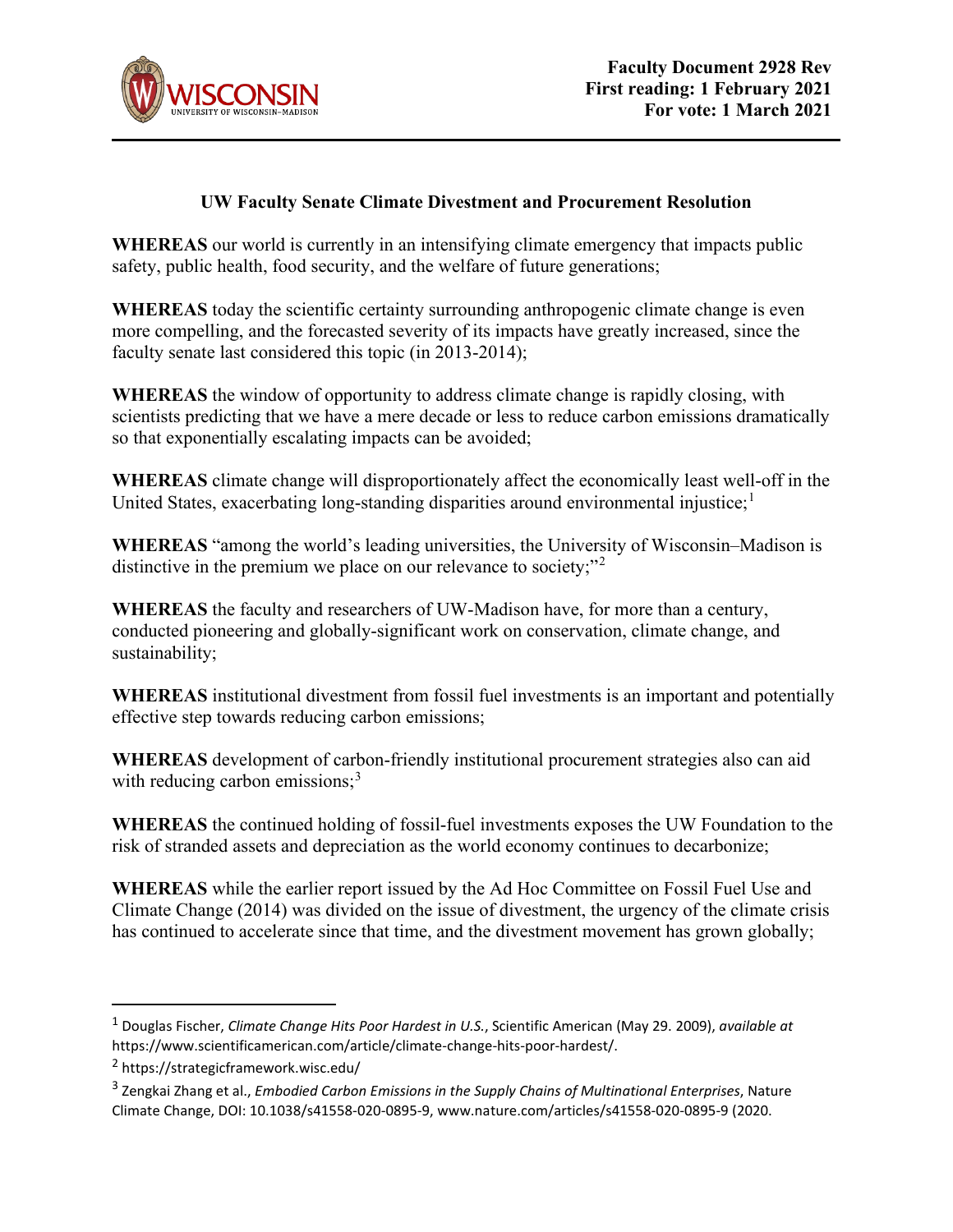**WHEREAS** the final report of that committee (3 February 2014) strongly recommended that the UW Foundation "promote non-fossil fuel investment opportunities" for donors;

**WHEREAS** s numerous prominent universities, both public and private, have already begun addressing institutional investment in fossil fuels, including the University of California system.<sup>[4](#page-1-0)</sup> Stanford University,<sup>[5](#page-1-1)</sup> Syracuse University,<sup>[6](#page-1-2)</sup> Cornell University,<sup>[7](#page-1-3)</sup> Georgetown University, $\frac{8}{3}$  $\frac{8}{3}$  $\frac{8}{3}$ Oregon State University,<sup>[9](#page-1-5)</sup> and the University of Maryland;<sup>[10](#page-1-6)</sup>

**WHEREAS** fossil fuel divestment has been found to cause no harm to university endowment assets, and thus no longer raises valid objections based on fiduciary responsibility;  $11$ 

**WHEREAS** other nonprofit institutions also have begun addressing institutional investment commitments with respect to addressing climate change, including the Episcopal Church of the United States,<sup>[12](#page-1-8)</sup> the Islamic Society of North America,<sup>[13](#page-1-9)</sup> the American Public Health Association,<sup>[14](#page-1-10)</sup> the National Peace Corps Association,<sup>[15](#page-1-11)</sup> along with many others;

**WHEREAS** the State of New York announced on December 9, 2020 that it would commit to a process of aggressive and regular review of fossil fuel investments, and divest all those that no longer constitute viable long-term investment opportunities;  $16$ 

**WHEREAS** the State of Wisconsin has also been urged, in the recent Governor's Task Force Report on Climate Change, to seriously consider divestment in order to protect the long-term viability of the state's investments and pension fund; $17$ 

**WHEREAS** the student-led UW University of Wisconsin Divestment Coalition (UWDC) has asked for (1) UW Transparency and disclosure of all UW fossil fuel investments; (2) the

<span id="page-1-3"></span><sup>7</sup> https://news.cornell.edu/stories/2020/05/cornell-announces-moratorium-fossil-fuel-investments

<span id="page-1-0"></span><sup>4</sup> https://www.universityofcalifornia.edu/press-room/uc-s-investment-portfolios-fossil-free-clean-energyinvestments-top-1-billion

<span id="page-1-1"></span><sup>5</sup> https://news.stanford.edu/2020/06/12/trustees-commit-accelerating-transition-to-net-zero-greenhouse-gasemissions/

<span id="page-1-2"></span><sup>&</sup>lt;sup>6</sup> https://www.syracuse.com/schools/2015/04/syracuse\_university\_to\_divest\_fossil\_fuel\_investments.html

<span id="page-1-4"></span><sup>8</sup> https://www.georgetown.edu/news/fossil-fuels-divestment-continues-georgetown-commitment-tosustainability/

<span id="page-1-5"></span><sup>9</sup> https://agsci.oregonstate.edu/feature-story/divest-success

<span id="page-1-6"></span><sup>10</sup> https://www.baltimoresun.com/education/bs-md-usmf-divestment-20160628-story.html

<span id="page-1-7"></span><sup>&</sup>lt;sup>11</sup> CJ Ryan & Christopher Marsicano, Examining the Impact of Divestment from Fossil Fuels on University Endowments, 17 NYU J. Law and Business 95 (2020).

<span id="page-1-8"></span><sup>12</sup> https://www.episcopalnewsservice.org/tag/fossil-fuel-divestment/

<span id="page-1-9"></span><sup>13</sup> https://isna.net/largest-muslim-organization-in-the-u-s-divests-from-fossil-fuels/

<span id="page-1-10"></span> $14$  https://apha.org/-/media/files/pdf/governance/execboard/eb\_minutes\_may\_2016.ashx

<span id="page-1-11"></span><sup>15</sup> https://www.peacecorpsconnect.org/cpages/legal-documents-reports

<span id="page-1-12"></span><sup>16</sup> https://www.nytimes.com/2020/12/09/nyregion/new-york-pension-fossil-fuels.html

<span id="page-1-13"></span><sup>17</sup> https://madison.com/wsj/news/local/environment/gov-tony-evers-climate-task-force-eyes-policies-to-curbcarbon-and-promote-growth/article\_f444497c-ca79-50c4-8e25-2bf54010b250.html